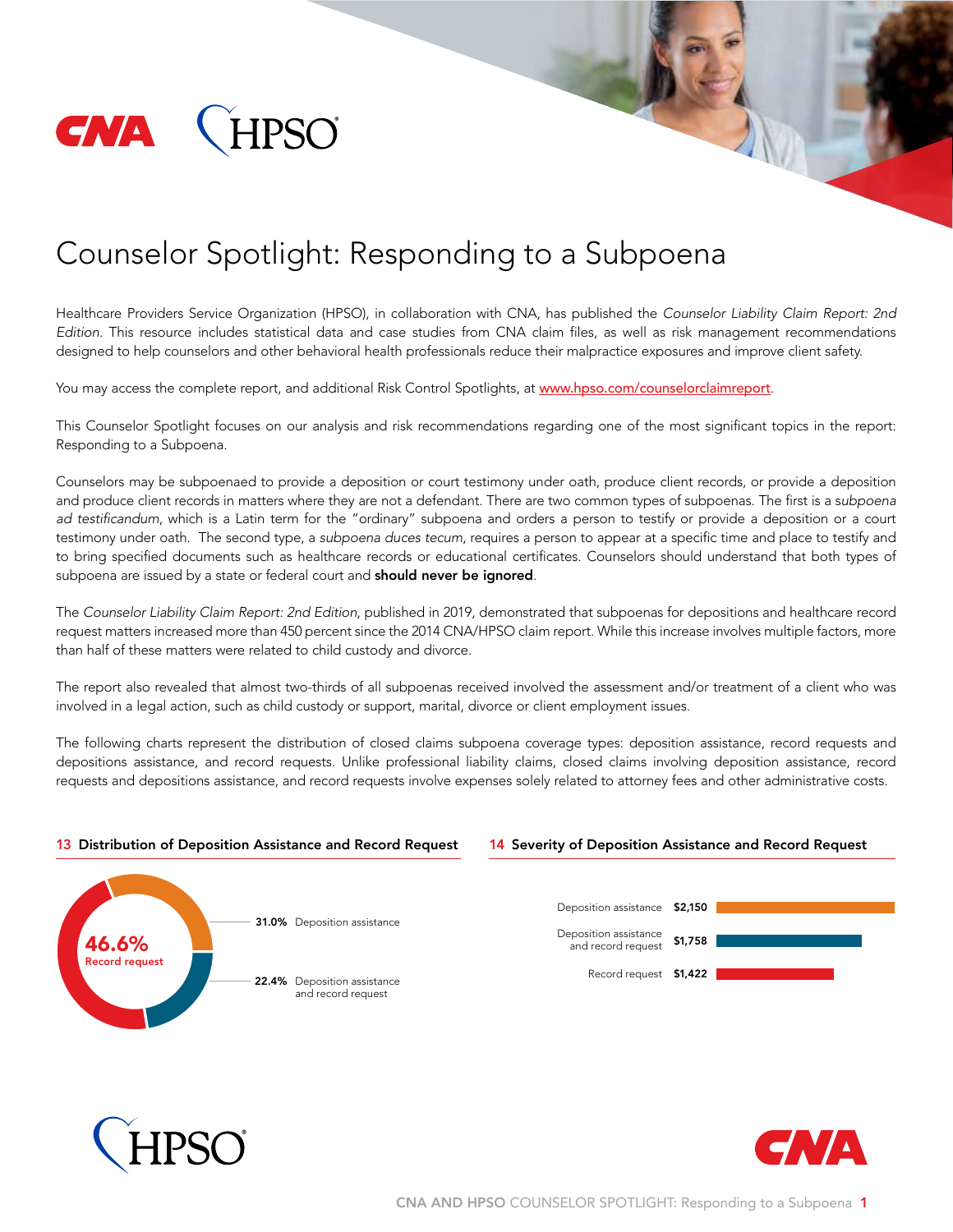## Top Five Distribution of Deposition and Record Request by Underlying Matter

Figure 17 is an analysis of subpoena assistance that involved counselors required to provide depositions and record requests. Many of these requests are related to children, including parental fitness assessments, child custody or support matters, child abuse/neglect allegations, and demands for visitation and/or records from noncustodial parents. Other deposition and records request examples include divorce actions; mental illness; employment issues; and child physical, emotional and/or sexual abuse.

#### 17 Top Five Distribution of Deposition Request and Record Request by Underlying Matters



## WHEN A COUNSELOR RECEIVES A SUBPOENA  $\Box$  Never ignore a subpoena, whether it involves releasing clinical records, appearing for a deposition or testifying in court.  $\Box$  Consult with an attorney knowledgeable about health law and request guidance about potential conflicts between legal mandates and client privacy rights when responding to a subpoena.  $\Box$  Maintain complete and accurate documentation in the client's clinical record.

### CASE STUDY: Deposition Request Involving a Custody Dispute

An insured marriage and family counselor provided individual therapy for two minor children and their mother. The focus of the therapy was to deal with stressful family issues and the children's underlying mental health conditions. Initially, the mother saw the insured for counseling, but she was subsequently transferred to another therapist in the office. A total of 11 sessions took place with each of the children for more than six months.

Three years before the children started therapy, the parents went through a very contentious divorce proceeding and the mother was awarded custody of the children. However, the father later took the ex-wife back to court, at which time our insured testify at the request of the mother/ex-wife and not by way of a court ordered subpoena. At the hearing, the insured apparently expressed her view voluntarily testified that the children would be better served by remaining in the custody of the mother. The court disagreed and granted custody to the father.

Following the hearing, the father continued to have his children see the insured for a brief time before switching to another provider in the area. The father, initially through his attorney and then on his own, requested copies of his children's healthcare records from the insured. However, the insured was reluctant to turn over the files due to the sensitive nature of the children's records. At the time of the initial request, the father and his attorney did not provide guardianship documentation. The insured, therefore, believed that the father did not have a right to obtain copies records.

Once the appropriate documents were received, the insured provided a summary of the children's sessions. However, the father insisted on having copies of the insured's actual therapy notes and even threated to make a complaint against the insured to the state licensing board. Copies of the children's healthcare records were provided approximately three months after the initial request, and the expense associated with this matter was greater than \$16,000.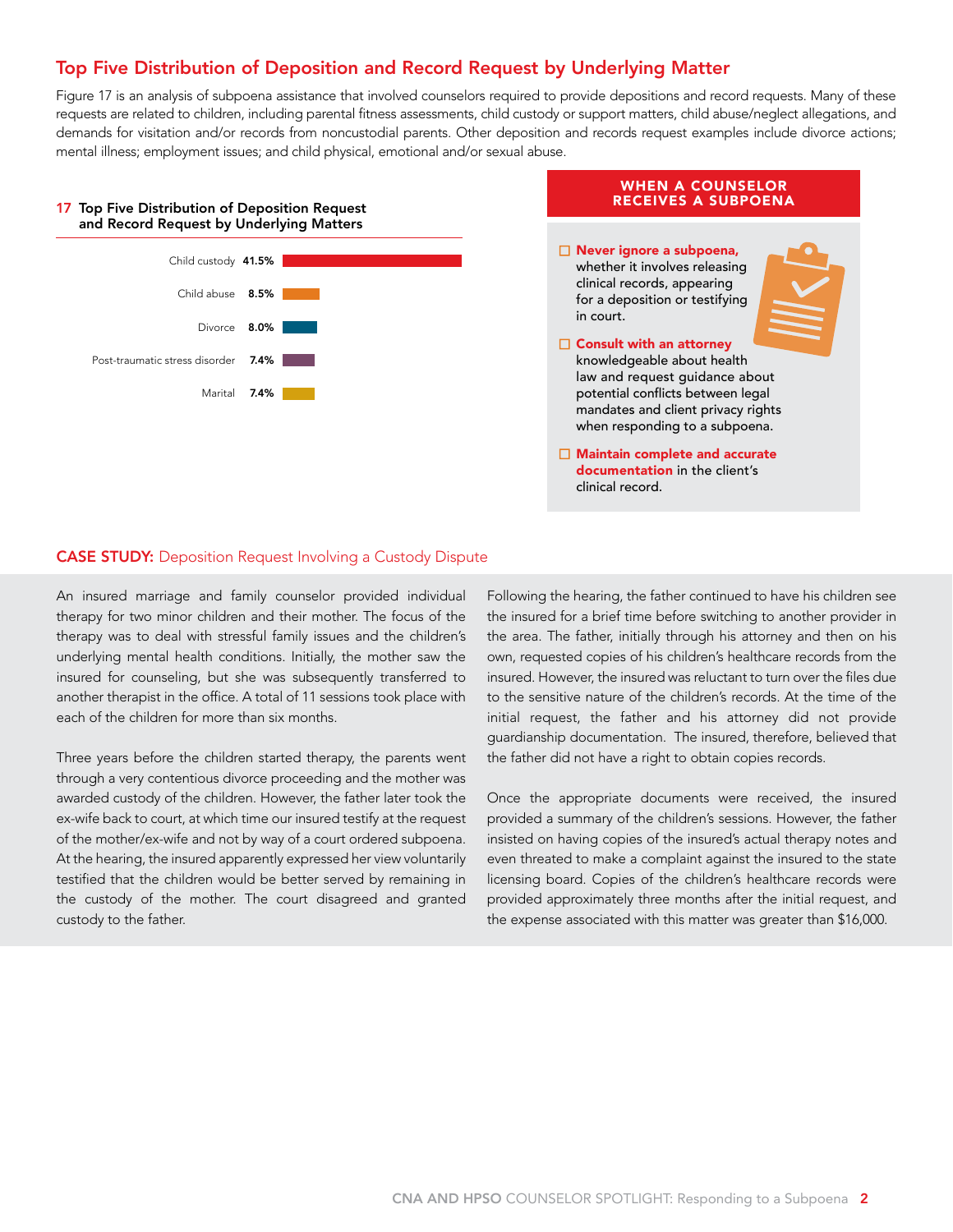# Responding to a Subpoena

Before releasing confidential information after receiving a subpoena or providing deposition testimony, it is critical to engage with an attorney. When you meet with the attorney, consider the following:

- 1. How should I respond after receiving a subpoena? Never ignore a subpoena, whether it involves releasing clinical records, appearing for a deposition or testifying in court. Failure to respond to a subpoena could result in fines, penalties or waiver of your rights.
- 2. What should I do with this patient's records? Do not alter entries in the client's clinical record once legal or regulatory action is initiated, even if you are not a named party.
- 3. Should I contact my professional liability insurer? If you carry your own professional liability insurance and receive a subpoena, immediately contact your insurer.
- 4. How do I know what to do in response to the subpoena? Engage an attorney who specializes in matters pertaining to healthcare information to prepare for releasing any healthcare records or attending any deposition or testimony under oath. The preparation should minimally include a scrupulous review of clinical records, as well as practice in responding to questions truthfully and accurately, without providing information that is not sought.
- 5. What information am I permitted to release? Follow state and federal requirements and exemptions regarding unauthorized release of private healthcare information, even in response to a subpoena. Consult with an attorney knowledgeable about health law and request guidance about potential conflicts between legal mandates and client privacy rights when responding to a subpoena.
- 6. May I speak to anyone else about this matter? Discuss the subpoena or information about the case only with your attorney. Any information discussed outside the presence of your attorney can be discoverable.
- 7. What if another party asks me to be a witness on their behalf? If asked to be a witness or provide testimony under oath, it is not advisable to voluntarily agree to be a witness or provide testimony under oath if you have not been subpoenaed. Being subpoenaed can help to protect a counselor from appearing biased to one party or the other.
- 8. What other quidance is there specifically for counselors? Understand and comply with the ACA Code of Ethics (which can be found at counseling.org) and other relevant ethics codes from professional organizations or licensure/certification boards related to client confidentiality and privacy.
- 9. Should I retain any records related to this matter? Copy and retain the subpoena and any accompanying summons, complaint and/or attorney letters for your records. Also copy and retain all documents and records that are produced in response to the subpoena.

To help counselors understand the deposition process and releasing client healthcare records, see the **Counselor Spotlights** on [Preparing for a Deposition](http://www.hpso.com/counselorclaimreport_preparedepo) and [Release of Records](http://www.hpso.com/counselorclaimreport_records).

The Counselor Spotlight on **[Preparing for a Deposition](http://www.hpso.com/counselorclaimreport_preparedepo)** includes resources, such as a brief case scenario, risk control recommendations, a self-assessment checklist, a brief overview of a deposition, what actions counselors should take if they receive a subpoena for a deposition, and associated expectations. It also imparts helpful tips on how to prepare for and provide deposition testimony, including objectives of the pre-deposition meeting with your attorney, what a witness can expect during deposition questioning, and essential tips for conveying confident responses.

The Counselor Spotlight on [Release of Records](http://www.hpso.com/counselorclaimreport_records) includes resources, such a closed claim analysis involving record requests and the corresponding underlying matters, a brief case scenario, risk control recommendations list on releasing client healthcare record. Knowing the various types of record requests and how to respond to such requests can minimize the risks of legal actions taken against a counselor.

## COUNSELOR SPOTLIGHT

For more risk control resources and top findings from the 2nd Edition of the *Counselor Liability Claim Report*, please review additional Counselor Spotlights on the following topics:

- $=$  [Informed Consent](http://www.hpso.com/counselorclaimreport_informedconsent)
- [Identifying Your Client](http://www.hpso.com/counselorclaimreport_client)
- [Reporting to Third Parties](http://www.hpso.com/counselorclaimreport_thirdparties)
- **[Boundaries](http://www.hpso.com/counselorclaimreport_boundaries)**
- **-** [Supervision](http://www.hpso.com/counselorclaimreport_supervision)
- [Release of Records](http://www.hpso.com/counselorclaimreport_records)
- **-** [Telebehavioral Health](http://www.hpso.com/counselorclaimreport_telebehavioralhealth)
- $\blacksquare$  [Documentation](http://www.hpso.com/counselorclaimreport_documentation)
- [Preparing for a Deposition](http://www.hpso.com/counselorclaimreport_preparedepo)

Visit www.hpso.com/counselorclaimreport